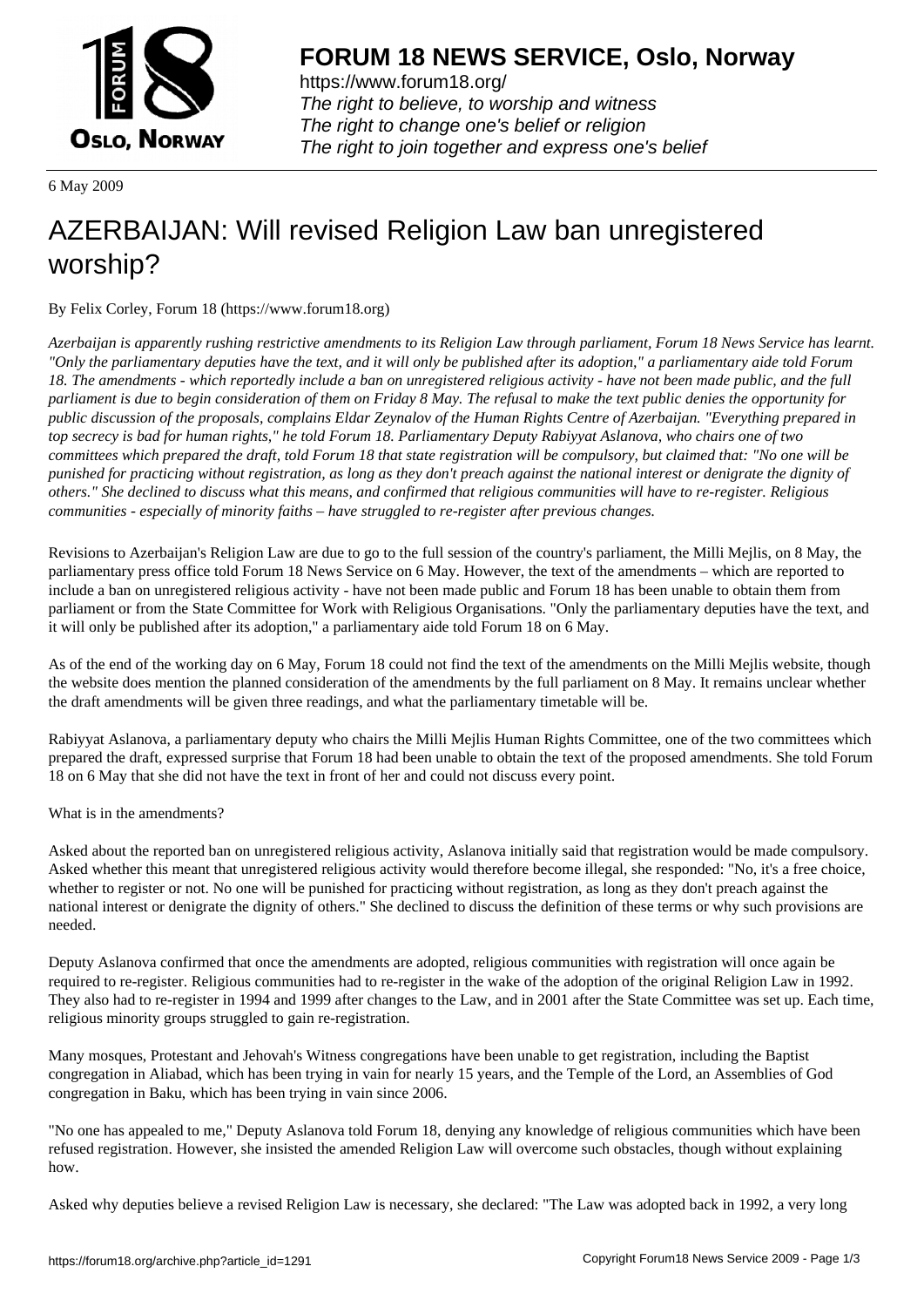declared: "Many most registration and one most registration and one most registration with in a grenade attack last year. Many religious communities call for separatism." She refused to specify which religious communities call for separatism and why this or her other reasons are relevant to the Religion Law.

The Abu Bekr mosque community has been struggling to re-open their mosque since it was closed by the authorities (see F18News 16 April 2009 http://www.forum18.org/Archive.php?article\_id=1284).

As is there usual practice, officials at the State Committee refused to discuss the proposed Religion Law changes with Forum 18 or to provide the text of them. Spokesperson Yagut Alieva put the phone down as soon as Forum 18 spoke to her. Committee official Gunduz Mamedov insisted to Forum 18 that only Alieva or Committee chairman Hidayat Orujev could speak for the Committee. However, officials said Orujev had visitors.

## Lack of public consultation

The refusal to make the text public denies the opportunity for widespread public discussion of the proposals, complains Eldar Zeynalov, the head of the Baku-based Human Rights Centre of Azerbaijan. "Everything prepared in top secrecy is bad for human rights," he told Forum 18 on 6 May. "There are no nice surprises from our deputies."

Zeynalov fears that the new amendments will make the already restrictive Religion Law even worse. He called for parliament to open up discussion of these draft amendments to local civil society experts first and then to send the draft to international organisations such as the Council of Europe or the Organisation for Security and Co-operation in Europe (OSCE) for them to assess their conformity with Azerbaijan's international human rights obligations.

The OSCE's Office for Democratic Institutions and Human Rights (ODIHR) told Forum 18 from Warsaw on 6 May that it has not been approached by the Azerbaijani authorities about the proposed amendments to the Religion Law. "In line with its mandate, ODIHR stands ready to provide expertise in the field of freedom of religion or belief at the request of participating States," a spokesperson for ODIHR told Forum 18.

## Swift parliamentary progress

Reports in the Azerbaijani media, quoting parliamentary officials, note that the proposed amendments to the Religion Law were approved on 6 May in a joint session of the Human Rights Committee chaired by Aslanova and the Legal Policy and State Building Committee, which is chaired by Ali Huseynov, in preparation for their consideration by the full parliament.

Addressing the session was Orujev of the State Committee, who was quoted as declaring that the religious situation in Azerbaijan is "fairly stable". However, he accused heads of families who become Jehovah's Witnesses or who join some unnamed Muslim groups of forcing their family members to adopt the same faith. He also claimed that some religious communities do not want to gain state registration, which would force them to act "in accordance with their statute".

An Azeri Press Agency report of 5 May said that under the amendments, unregistered religious activity would be banned. Interfax-Azerbaijan also noted on 6 May that the amendments would require religious organisations to obtain a licence to open educational institutions.

Linked changes to Constitution and Interior Ministry Plan?

In a move possibly related to the Religion Law amendments, changes to the Constitution were passed on 18 March. Officials claimed these would to make it easier to crack down on "harmful" religious groups (see F18News 1 April 2009 http://www.forum18.org/Archive.php?article\_id=1277).

The Interior Ministry has issued - but apparently not published - a "Plan to Prevent the Spread of Religious Extremism by Radical Sects". A raid on a Jehovah's Witness meeting was linked by officials to the Plan. Human rights defenders and religious communities and religious communities have been particularly concerned by the authorities publishing the full names, addresses and birthdates of victims of such raids. One human rights defender stated it could be regarded as "a kind of hate speech". No official has been able to explain to Forum 18 how these official actions "prevent the spread of religious extremism" (see F18News 16 April 2009 http://www.forum18.org/Archive.php?article\_id=1284).

## Existing Religion Law criticised

The Religion Law was first adopted in 1992 and amended several times, each time making the Law more restrictive. Discussion of what some officials claimed was a "need" to revise the Religion Law peaked in late 2006, though Forum 18 was unable to find out why officials believed such a need existed.